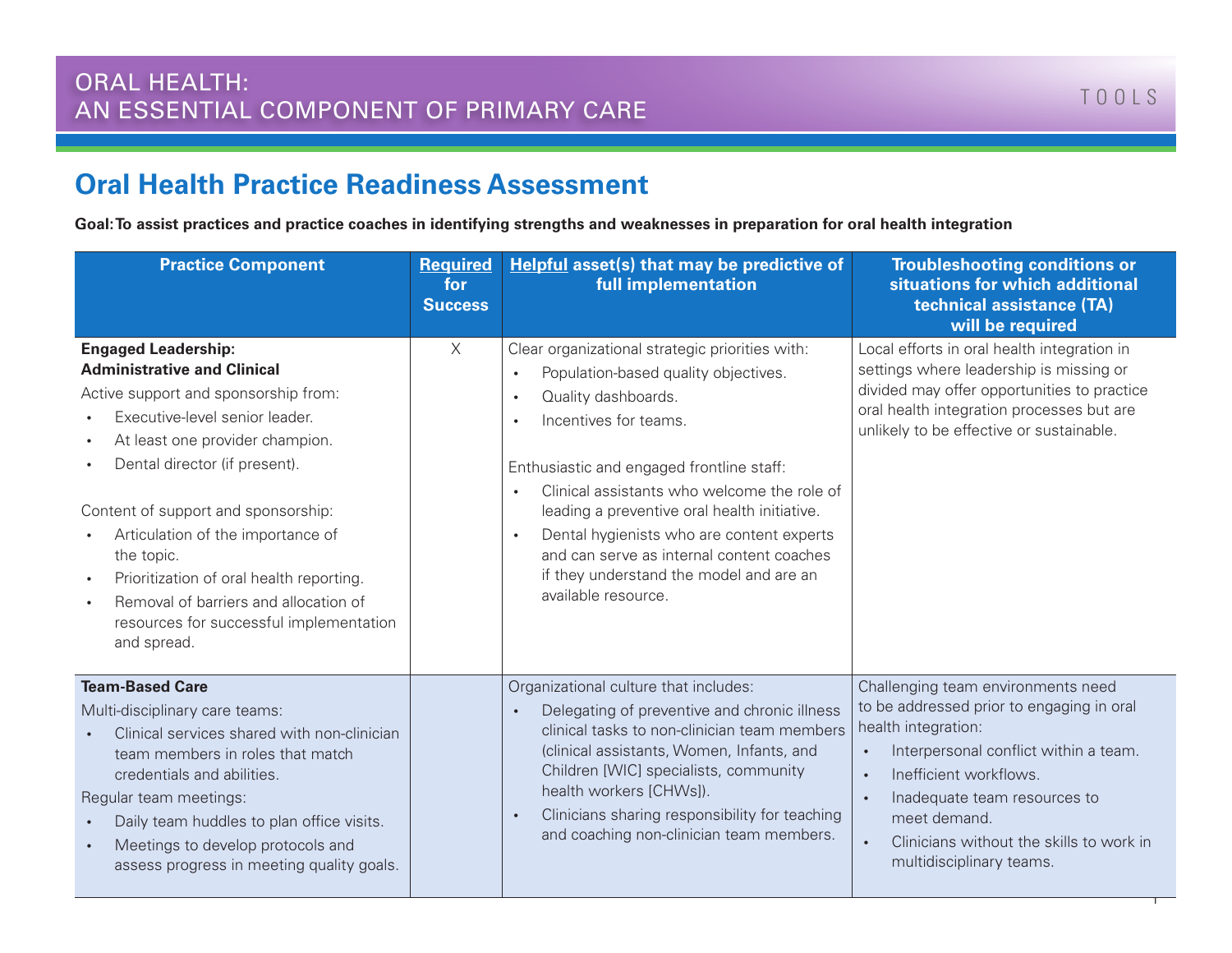| <b>Practice Component</b>                                                                                                                                                                                                                                                                                                                                                                                                        | <b>Required</b><br>for<br><b>Success</b> | <b>Helpful asset(s) that may be predictive</b><br>of full implementation                                                                                                                                                                                                                                           | <b>Troubleshooting conditions or</b><br>situations for which additional<br>technical assistance (TA)<br>will be required                             |
|----------------------------------------------------------------------------------------------------------------------------------------------------------------------------------------------------------------------------------------------------------------------------------------------------------------------------------------------------------------------------------------------------------------------------------|------------------------------------------|--------------------------------------------------------------------------------------------------------------------------------------------------------------------------------------------------------------------------------------------------------------------------------------------------------------------|------------------------------------------------------------------------------------------------------------------------------------------------------|
| <b>Referral Capacity</b><br>Tools and protocols for structured referrals<br>to dentistry:<br>Established relationships and protocols<br>for medical-surgical referrals.<br>Ability to communicate key information.<br>Processes to support referral tracking.<br>Patient logistical support.                                                                                                                                     |                                          | Standard process for exchanging<br>administrative and clinical data with<br>medical/surgical consultants.                                                                                                                                                                                                          |                                                                                                                                                      |
| <b>Health Information Technology</b><br>Ability to modify existing HIT systems to<br>accommodate information for oral health:<br>Structured data entry field.<br>Clinical decisions support: date of last<br>oral health screening and order sets.<br>Clinical reporting: reporting database and<br>reporting software, database analyst able<br>to write reports, quality improvement<br>leader to design and validate reports. | $\times$                                 | Experience with clinical process and<br>outcomes reporting in other population<br>management programs.<br>Health IT department that reports to<br>the leadership that sets clinical quality<br>improvement strategic priorities.<br>Adequate resources to devote to HIT<br>modifications required for oral health. | If capacity is limited, expect high<br>TA needs in this area. Refer to the Oral<br><b>Health Technology Assessment tool for</b><br>more information. |
| <b>Quality Improvement (QI) Infrastructure</b><br>Individuals with ability, experience, and skills<br>to collect, report, and interpret basic data.                                                                                                                                                                                                                                                                              |                                          | Internal resources and capacity for<br>$\bullet$<br>collecting and reporting data that can<br>support oral health integration efforts.<br>Prior experience using the <b>IHI model for</b><br>$\bullet$<br>improvement or similar framework.                                                                        | If capacity is limited, expect high TA<br>needs. Refer to run chart tool for<br>additional information.                                              |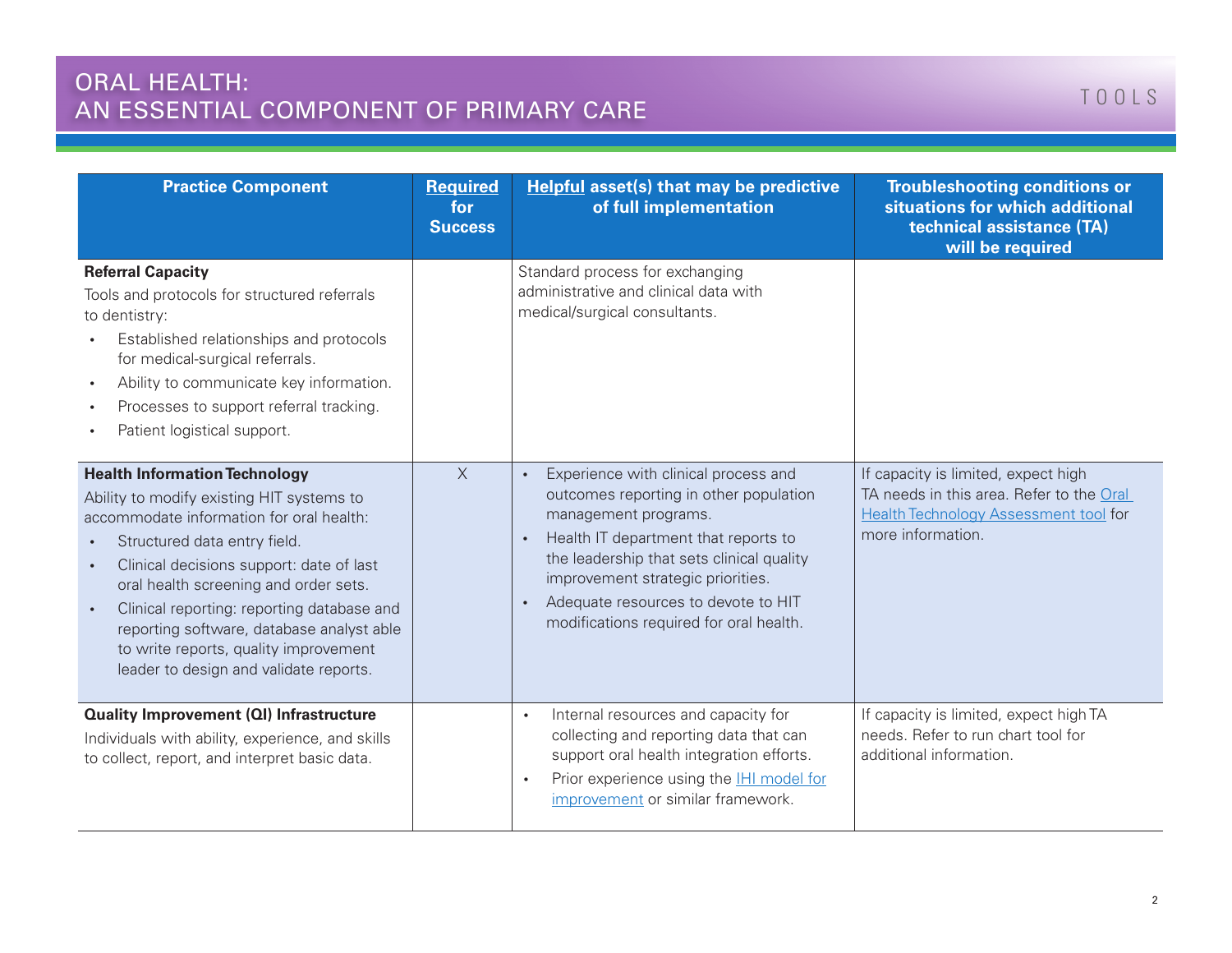## ORAL HEALTH: AN ESSENTIAL COMPONENT OF PRIMARY CARE

| <b>Practice Component</b>                                                                                                                                                                                                                                                                                                                                                                                                                                                                                       | <b>Required</b><br>for<br><b>Success</b> | <b>Helpful asset(s) that may be predictive</b><br>of full implementation                                                                                                                                                                                                         | <b>Troubleshooting conditions or</b><br>situations for which additional<br>technical assistance (TA)<br>will be required |
|-----------------------------------------------------------------------------------------------------------------------------------------------------------------------------------------------------------------------------------------------------------------------------------------------------------------------------------------------------------------------------------------------------------------------------------------------------------------------------------------------------------------|------------------------------------------|----------------------------------------------------------------------------------------------------------------------------------------------------------------------------------------------------------------------------------------------------------------------------------|--------------------------------------------------------------------------------------------------------------------------|
| <b>Adequate Staffing Levels</b><br>Care teams with sufficient<br>non-clinician staffing to add tasks related<br>to patient education and structured<br>referrals including logistical support for<br>patients. Staffing resources may include<br>any complement of team members,<br>including CHWs, AmeriCorps volunteers,<br>WIC specialists, etc., so long as they are<br>permanent/sustainable resources.<br>Staff resources adequate to provide<br>quality improvement and HIT support to<br>the care team. |                                          | Reimbursement systems that support staffing<br>for care outside of a strict fee-for-service model<br>pay for care delivered outside of office visits<br>and generally support richer support staff ratios,<br>in turn increasing capacity for patient education<br>and coaching. | When clinical support staffing is lean,<br>patient coaching is very challenging.                                         |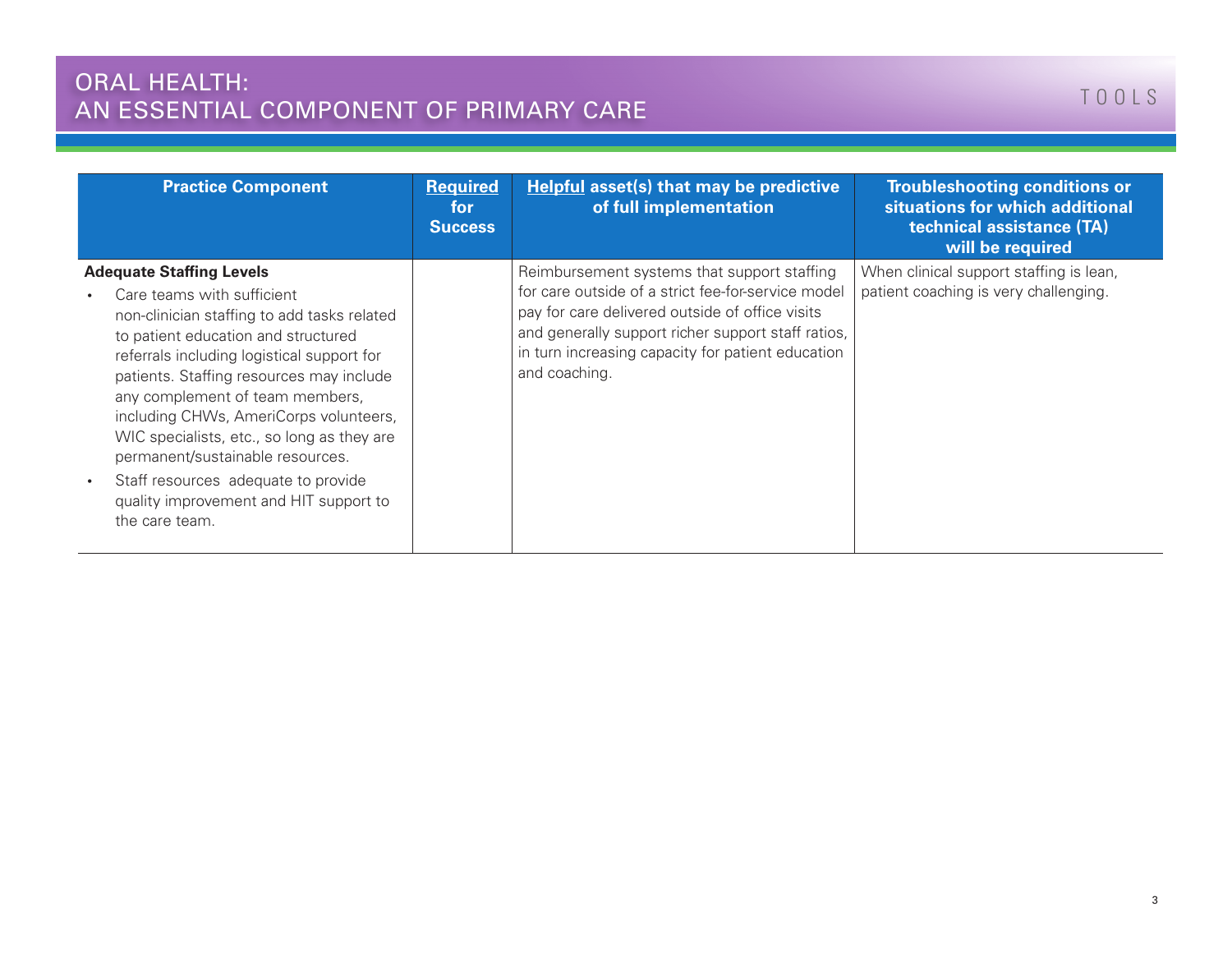| <b>Community/Geographic Components</b>                                                                                                                                                                                                                                                                                                         | <b>Required for</b><br><b>Success of</b><br><b>Initiative</b> | <b>Helpful asset(s) that might reduce</b><br>frustration for participants and/or<br>accelerate progress                          | <b>Troubleshooting conditions or</b><br>situations for which additional<br>technical assistance (TA)<br>will be required                                                                                                                              |
|------------------------------------------------------------------------------------------------------------------------------------------------------------------------------------------------------------------------------------------------------------------------------------------------------------------------------------------------|---------------------------------------------------------------|----------------------------------------------------------------------------------------------------------------------------------|-------------------------------------------------------------------------------------------------------------------------------------------------------------------------------------------------------------------------------------------------------|
| <b>Capacity for Dental Referrals</b><br>Capacity within the dental community<br>to accept referrals for patients of mixed<br>insurance status:<br>Community health center dental<br>practices with capacity to accept more<br>Medicaid patients.<br>Private dentists willing to see new<br>patients with mixed insurance and<br>sliding scale. | $\times$                                                      | Existing relationships with dentists:<br>In the same community.<br>$\bullet$<br>In the same organization.                        | If dental resources are (or are perceived<br>to be) limited:<br>Recruit supportive dental practices in<br>$\bullet$<br>advance of pilot kickoff.<br>Develop or leverage informal<br>$\bullet$<br>relationships with dentists in<br>their communities. |
| <b>Support for the Concept of Oral Health</b><br>in Primary Care<br>Openness within the dental community for:<br>Preventive oral healthcare being<br>delivered in the primary care setting by<br>members of the primary care team.<br>Receiving structured referrals from<br>primary care providers.                                           |                                                               | Medical and dental clinicians that share<br>a vision and a sense of responsibility for<br>improving the health of the community. | If supportive dental resources are limited,<br>consider creative ways to engage the<br>dental community, such as partnering with<br>the state dental society to offer a lunch and<br>learn event to bring dentists and medical<br>providers together. |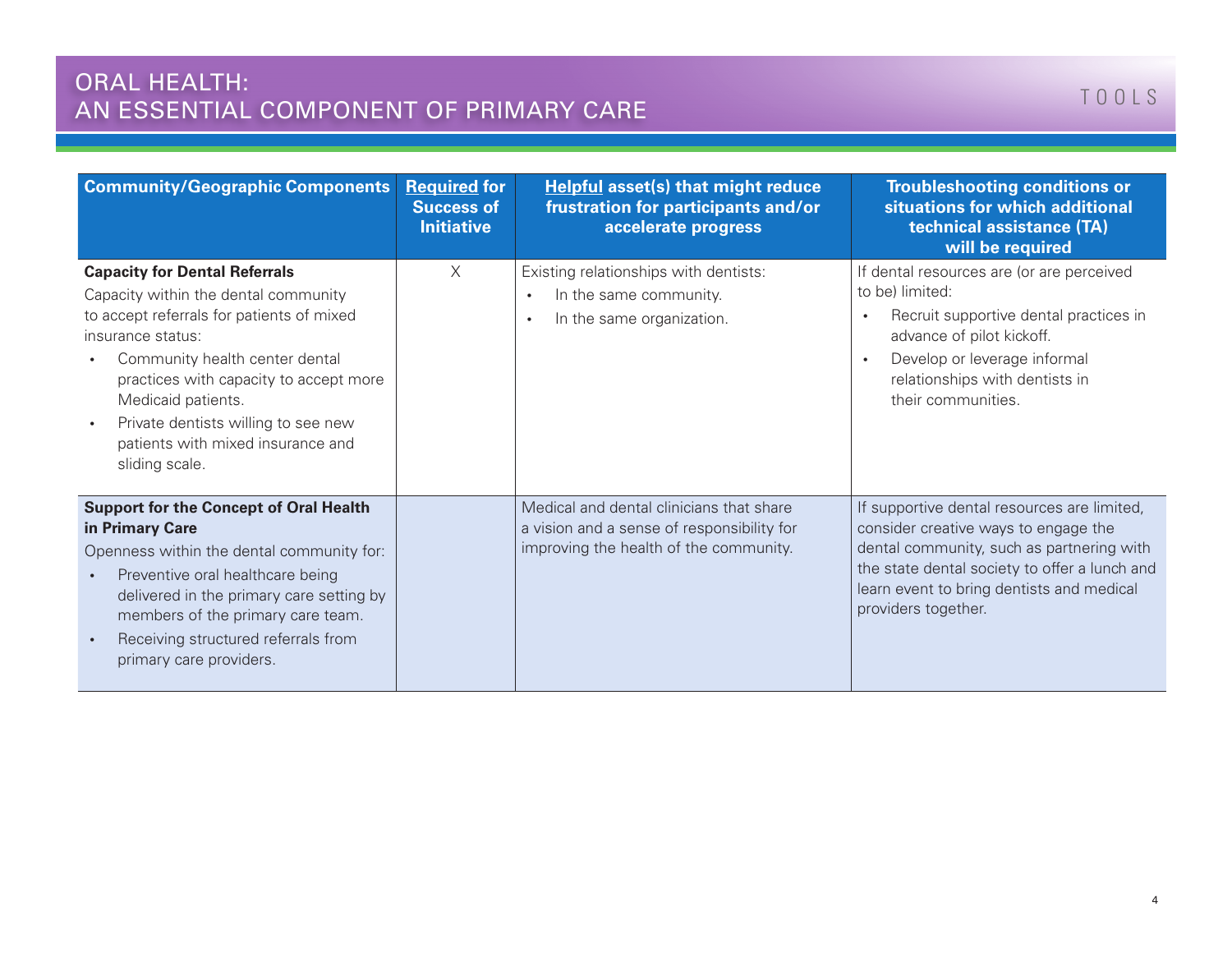| <b>Community/Geographic Components</b>                                                                                                                                                                                       | <b>Required for</b><br><b>Success of</b><br><b>Initiative</b> | Helpful asset(s) that might reduce<br>frustration for participants and/or<br>accelerate progress                                                                                                              | <b>Troubleshooting conditions or</b><br>situations for which additional<br>technical assistance (TA)<br>will be required                                                                                                                              |
|------------------------------------------------------------------------------------------------------------------------------------------------------------------------------------------------------------------------------|---------------------------------------------------------------|---------------------------------------------------------------------------------------------------------------------------------------------------------------------------------------------------------------|-------------------------------------------------------------------------------------------------------------------------------------------------------------------------------------------------------------------------------------------------------|
| <b>Existing Relationships Among</b><br><b>Selected Sites</b><br>Prior experience within a learning<br>collaborative or like arrangement or existing<br>relationships among leaders or staff.                                 |                                                               | Medical communities with a history of<br>working together collaboratively on other<br>clinical topics (such as diabetes) that can<br>use this experience to share resources and<br>experience on oral health. | If supportive dental resources are limited,<br>consider creative ways to engage the<br>dental community, such as partnering with<br>the state dental society to offer a lunch and<br>learn event to bring dentists and medical<br>providers together. |
| <b>Shared Systems Among Selected Sites</b><br>Independent clinics that use the same<br>EHR hosted by the same service provider,<br>allowing opportunity to share oral health<br>information tools with minimal modification. |                                                               |                                                                                                                                                                                                               |                                                                                                                                                                                                                                                       |

Source: Developed by Qualis Health for the Oregon Primary Care Association

"Body-Mouth-Spirit: Oral Health Integration Project". Supported by the DentaQuest Foundation. 1st ed. Seattle, WA, August 2015.